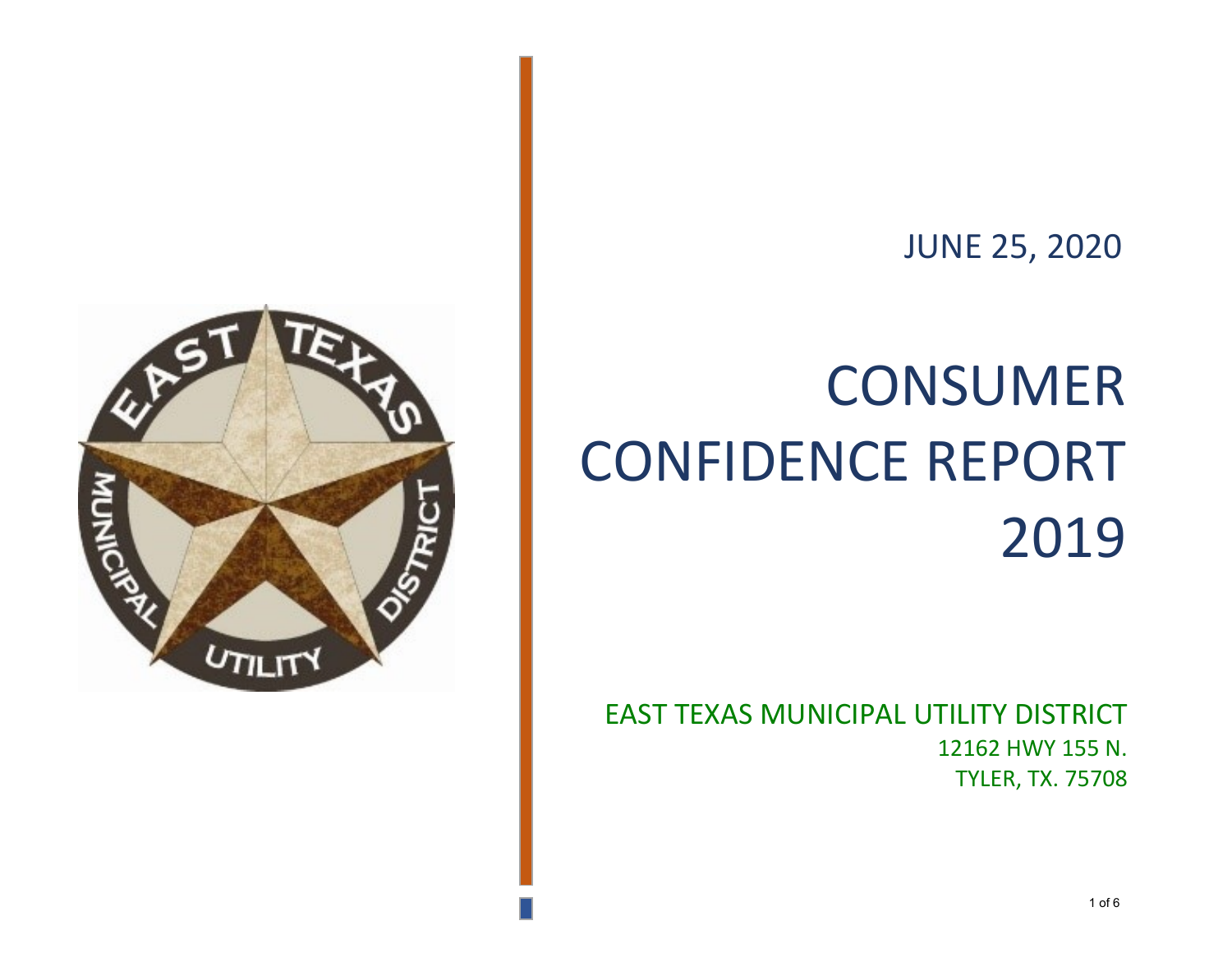## **2019 Consumer Confidence Report for Public Water System EAST TEXAS MUD OF SMITH COUNTY**

This is your water quality report for January 1 to December 31, 2019 For more information regarding this report contact:

EAST TEXAS MUD OF SMITH COUNTY provides ground water from Carrizo-Wilcox located in Smith County, TX. Name Lane Thompson

# Phone (903) 877-3644

Este reporte incluye información importante sobre el agua para tomar. Para asistencia en español, favor de llamar al telefono (903)877-3644.

#### **Definitions and Abbreviations**

| Definitions and Abbreviations                      | The following tables contain scientific terms and measures, some of which may require explanation.                                                                                                                                                                      |
|----------------------------------------------------|-------------------------------------------------------------------------------------------------------------------------------------------------------------------------------------------------------------------------------------------------------------------------|
| Action Level:                                      | The concentration of a contaminant which, if exceeded, triggers treatment or other requirements which a water system must follow.                                                                                                                                       |
| Action Level Goal (ALG):                           | The level of a contaminant in drinking water below which there is no known or expected risk to health. ALGs allow for a margin of safety.                                                                                                                               |
| Avg:                                               | Regulatory compliance with some MCLs are based on running annual average of monthly samples.                                                                                                                                                                            |
| Level 1 Assessment:                                | A Level 1 assessment is a study of the water system to identify potential problems and determine (if possible) why total coliform bacteria have been found in our<br>water system.                                                                                      |
| Level 2 Assessment:                                | A Level 2 assessment is a very detailed study of the water system to identify potential problems and determine (if possible) why an E. coli MCL violation has occurred<br>and/or why total coliform bacteria have been found in our water system on multiple occasions. |
| Maximum Contaminant Level or MCL:                  | The highest level of a contaminant that is allowed in drinking water. MCLs are set as close to the MCLGs as feasible using the best available treatment technology.                                                                                                     |
| Maximum Contaminant Level Goal or MCLG:            | The level of a contaminant in drinking water below which there is no known or expected risk to health. MCLGs allow for a margin of safety.                                                                                                                              |
| Maximum residual disinfectant level or MRDL:       | The highest level of a disinfectant allowed in drinking water. There is convincing evidence that addition of a disinfectant is necessary for control of microbial<br>contaminants.                                                                                      |
| Maximum residual disinfectant level goal or MRDLG: | The level of a drinking water disinfectant below which there is no known or expected risk to health. MRDLGs do not reflect the benefits of the use of disinfectants to<br>control microbial contaminants.                                                               |
| <b>MFL</b>                                         | million fibers per liter (a measure of asbestos)                                                                                                                                                                                                                        |
| mrem:                                              | millirems per year (a measure of radiation absorbed by the body)                                                                                                                                                                                                        |
| na:                                                | not applicable.                                                                                                                                                                                                                                                         |
| <b>NTU</b>                                         | nephelometric turbidity units (a measure of turbidity)                                                                                                                                                                                                                  |
| pCi/L                                              | picocuries per liter (a measure of radioactivity)                                                                                                                                                                                                                       |
| ppb:                                               | micrograms per liter or parts per billion - or one ounce in 7,350,000 gallons of water.                                                                                                                                                                                 |
| ppm:                                               | milligrams per liter or parts per million - or one ounce in 7,350 gallons of water.                                                                                                                                                                                     |
| ppq                                                | parts per quadrillion, or picograms per liter (pg/L)                                                                                                                                                                                                                    |
| ppt                                                | parts per trillion, or nanograms per liter (ng/L)                                                                                                                                                                                                                       |
| Treatment Technique or TT:                         | A required process intended to reduce the level of a contaminant in drinking water.                                                                                                                                                                                     |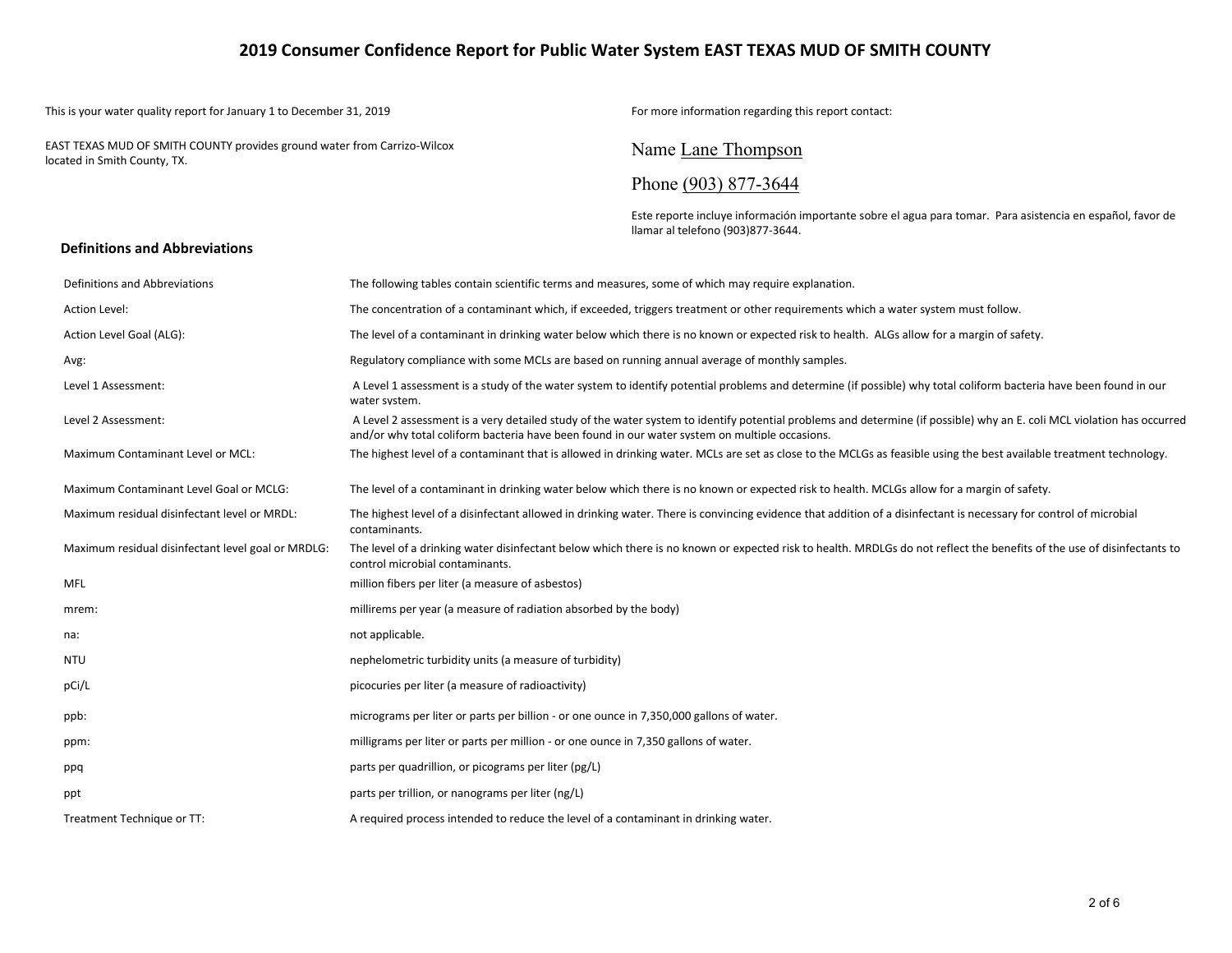# **Information about your Drinking Water**

The sources of drinking water (both tap water and bottled water) include rivers, lakes, streams, ponds, reservoirs, springs, and wells. As water travels over the surface of the land or through the ground, it dissolves naturally occurring minerals and, in some cases, radioactive material, and can pick up substances resulting from the presence of animals or from human activity.

Drinking water, including bottled water, may reasonably be expected to contain at least small amounts of some contaminants. The presence of contaminants does not necessarily indicate that water poses a health risk. More information about contaminants and potential health effects can be obtained by calling the EPAs Safe Drinking Water Hotline at (800) 426-4791.

Contaminants that may be present in source water include:

- Microbial contaminants, such as viruses and bacteria, which may come from sewage treatment plants, septic systems, agricultural livestock operations, and wildlife.

- Inorganic contaminants, such as salts and metals, which can be naturally occurring or result from urban storm water runoff, industrial or domestic wastewater discharges, oil and gas production, mining, or farming.

- Pesticides and herbicides, which may come from a variety of sources such as agriculture, urban storm water runoff, and residential uses.

- Organic chemical contaminants, including synthetic and volatile organic chemicals, which are by-products of industrial processes and petroleum production, and can also come from gas stations, urban storm water runoff, and septic systems.

- Radioactive contaminants, which can be naturally occurring or be the result of oil and gas production and mining activities.

In order to ensure that tap water is safe to drink, EPA prescribes regulations which limits the amount of certain contaminants in water provided by public water systems. FDA regulations establish limits for contaminants in bottled water which must provide the same protection for public health.

Contaminants may be found in drinking water that may cause taste, color, or odor problems. These types of problems are not necessarily causes for health concerns. For more information on taste, odor, or color of drinking water, please contact the system's business office.

You may be more vulnerable than the general population to certain microbial contaminants, such as Cryptosporidium, in drinking water. Infants, some elderly, or immunocompromised persons such as those undergoing chemotherapy for cancer; persons who have undergone organ transplants; those who are undergoing treatment with steroids; and people with HIV/AIDS or other immune system disorders, can be particularly at risk from infections. You should seek advice about drinking water from your physician or health care providers. Additional guidelines on appropriate means to lessen the risk of infection by Cryptosporidium are available from the Safe Drinking Water Hotline (800-426-4791). If present, elevated levels of lead can cause serious health problems, especially for pregnant women and young children. Lead in drinking water is primarily from materials and components associated with service lines and home plumbing. We are responsible for providing high quality drinking water, but we cannot control the variety of materials used in plumbing components. When your water has been sitting for several hours, you can minimize the potential for lead exposure by flushing your tap for 30 seconds to 2 minutes before using water for drinking or cooking. If you are concerned about lead in your water, you may wish to have your water tested. Information on lead in drinking water, testing methods, and steps you can take to minimize exposure is available from the Safe Drinking Water Hotline or at http://www.epa.gov/safewater/lead.

#### **Information about Source Water**

'TCEQ completed an assessment of your source water, and results indicate that some of our sources are susceptible to certain contaminants. The sampling requirements for your water system is based on this susceptibility and previous sample data. Any detections of these contaminants will be found in this Consumer Confidence Report. For more information on source water assessments and protection efforts at our system contact East Texas MUD at (903) 877-3644.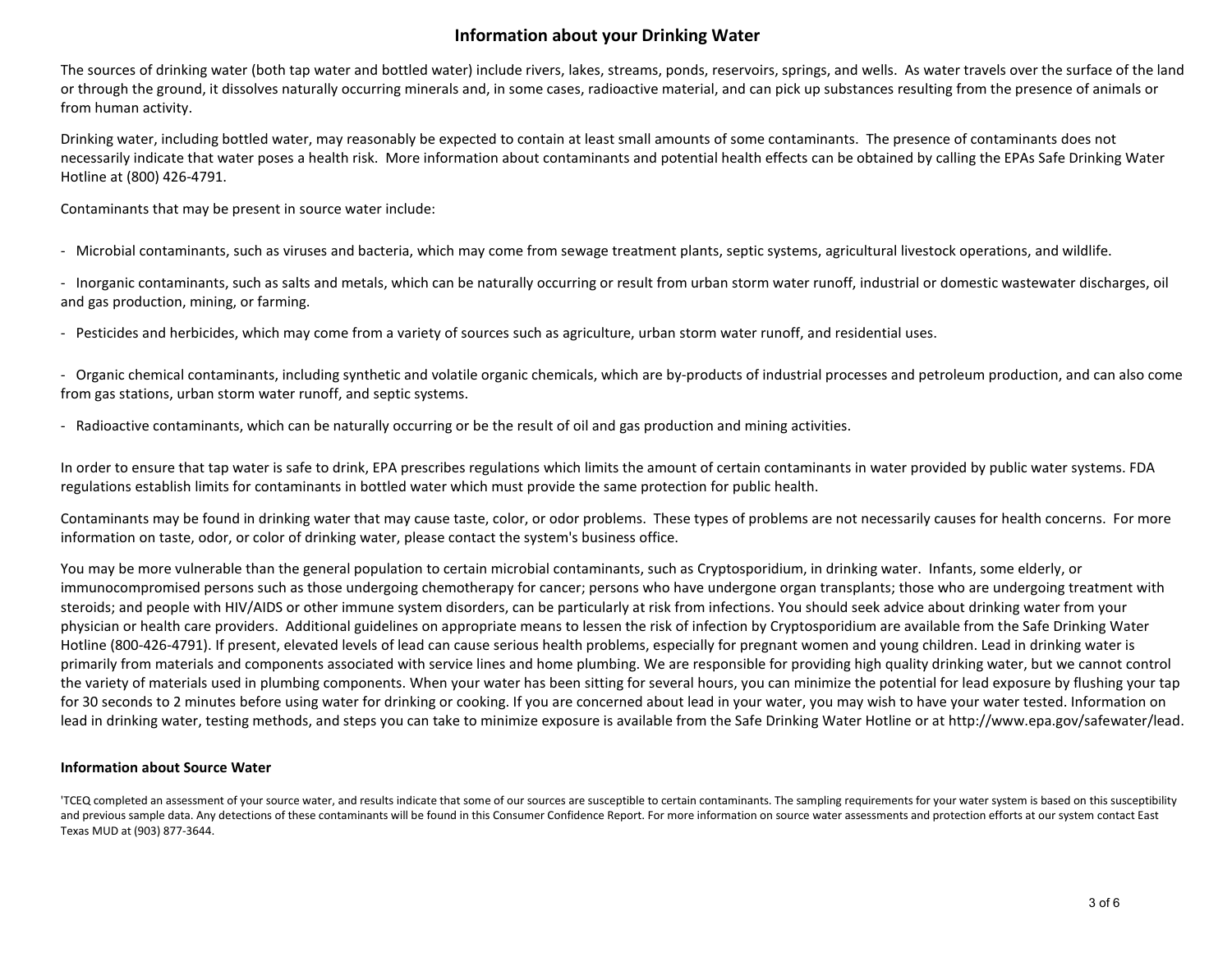# **Coliform Bacteria**

| Maximum<br>Contaminant<br>Level Goal | Maximum<br>Contaminant<br>Level | Positive | Total Coliform  Highest No. of   Fecal Coliform or<br>E. Coli Maximum Positive E. Coli or<br>Contaminant Level | Total No. of<br>Fecal Coliform<br>Samples | Violation | Likely Source of Contamination        |
|--------------------------------------|---------------------------------|----------|----------------------------------------------------------------------------------------------------------------|-------------------------------------------|-----------|---------------------------------------|
| $\theta$                             | positive<br>monthly<br>sample.  | 2        |                                                                                                                |                                           |           | Naturally present in the environment. |

| <b>Lead and Copper</b> | Date<br><b>Sampled</b> | <b>MCLG</b> | <b>Action Level</b><br>(AL) | 90th<br>Percentile | # Sites Over<br>AL | Units | <b>Violation</b> | <b>Likely Source of</b><br>Contamination                                                                         |
|------------------------|------------------------|-------------|-----------------------------|--------------------|--------------------|-------|------------------|------------------------------------------------------------------------------------------------------------------|
| Copper                 | 2019                   | 1.3         | 1.3                         | 0.79               |                    | ppm   | N                | Erosion of natural deposits;<br>Leaching from wood<br>preservatives; Corrosion of<br>household plumbing systems. |

# **2019 Water Quality Test Results**

| <b>Disinfection By-</b><br><b>Products</b> | Date | <b>Collection  Highest Level </b><br><b>Detected</b> | Range of<br><b>Individual</b><br><b>Samples</b> | <b>MCLG</b>              | <b>MCL</b> | Units | <b>Violation</b> | <b>Likely Source of</b><br><b>Contamination</b> |
|--------------------------------------------|------|------------------------------------------------------|-------------------------------------------------|--------------------------|------------|-------|------------------|-------------------------------------------------|
| <b>Haloacetic Acids</b><br>(HAA5)          | 2019 | 58                                                   | $57.6 - 57.6$                                   | No goal for<br>the total | 60         | ppb   | N                | By-product of drinking water<br>disinfection.   |

<sup>1</sup> The value in the Highest Level or Average Detected column is the highest average of all HAA5 sample results collected at a location over a year'

| <b>Total</b>           | 2019 | 29 | $29.1 - 29.1$ | No goal for | 80 | ppb | By-product of drinking water |
|------------------------|------|----|---------------|-------------|----|-----|------------------------------|
| <b>Trihalomethanes</b> |      |    |               | the total   |    |     | $\cdots$<br>disinfection.    |
| (TTHM)                 |      |    |               |             |    |     |                              |

<sup>1\*</sup> The value in the Highest Level or Average Detected column is the highest average of all TTHM sample results collected at a location over a year'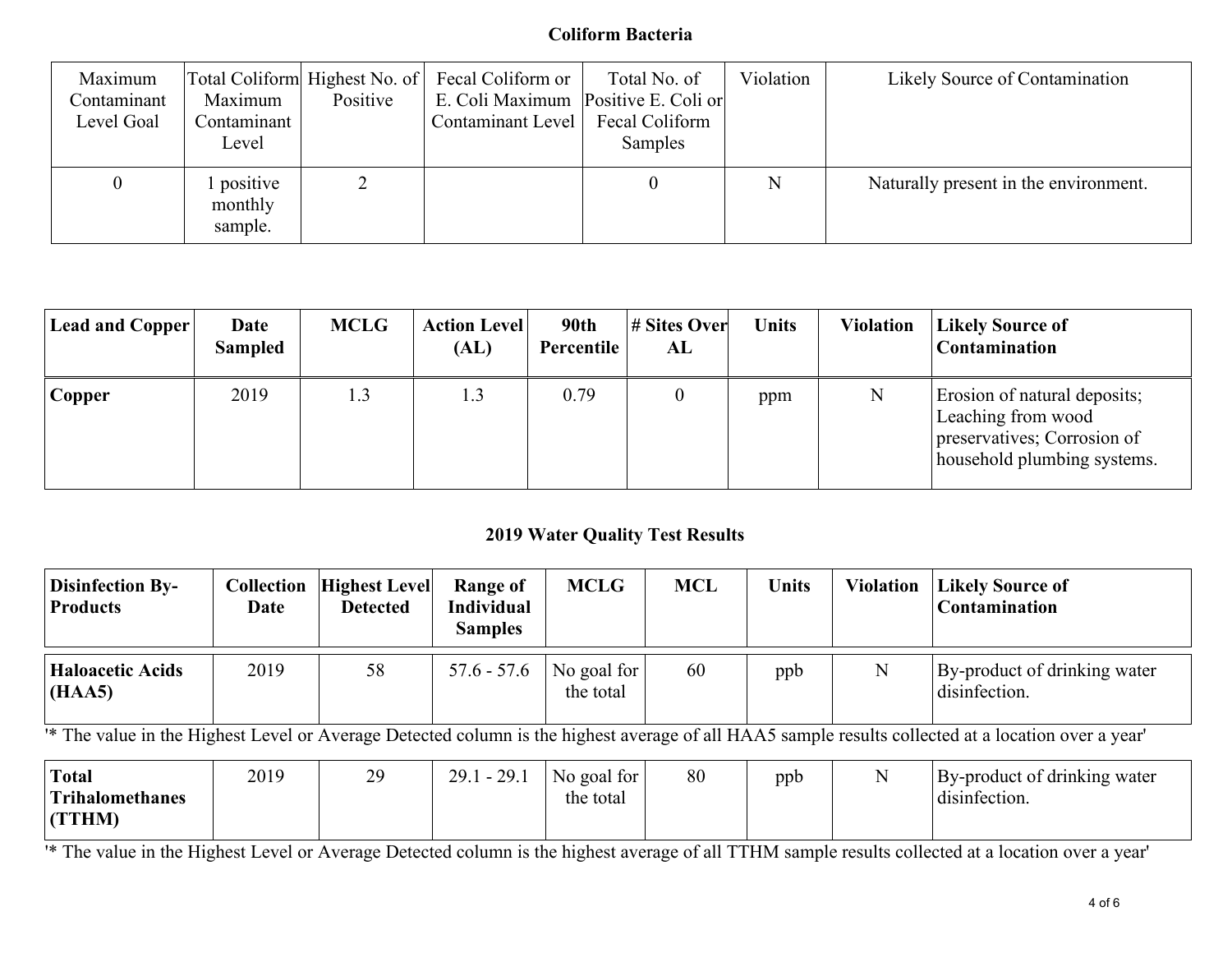| Inorganic<br><b>Contaminants</b> | <b>Collection</b><br>Date | <b>Highest Level</b><br><b>Detected</b> | <b>Range of</b><br><b>Individual</b><br><b>Samples</b> | <b>MCLG</b>    | <b>MCL</b> | <b>Units</b> | <b>Violation</b> | <b>Likely Source of</b><br>Contamination                                                                                            |
|----------------------------------|---------------------------|-----------------------------------------|--------------------------------------------------------|----------------|------------|--------------|------------------|-------------------------------------------------------------------------------------------------------------------------------------|
| <b>Barium</b>                    | 03/20/2018                | 0.022                                   | $0.022 - 0.022$                                        | 2              | 2          | ppm          | N                | Discharge of drilling wastes;<br>Discharge from metal refineries;<br>Erosion of natural deposits.                                   |
| <b>Fluoride</b>                  | 03/20/2018                | 0.166                                   | $0.166 - 0.166$                                        | $\overline{4}$ | 4.0        | ppm          | N                | Erosion of natural deposits;<br>Water additive which promotes<br>strong teeth; Discharge from<br>fertilizer and aluminum factories. |
| Nitrate [measured<br>as Nitrogen | 2019                      | 0.0227                                  | $0 - 0.0227$                                           | 10             | 10         | ppm          | N                | Runoff from fertilizer use;<br>Leaching from septic tanks,<br>sewage; Erosion of natural<br>deposits.                               |

| Radioactive<br><b>Contaminants</b> | Date       | <b>Collection  Highest Level </b><br><b>Detected</b> | Range of<br><b>Individual</b><br><b>Samples</b> | <b>MCLG</b> | <b>MCL</b> | Units | <b>Violation</b> | <b>Likely Source of</b><br><b>Contamination</b> |
|------------------------------------|------------|------------------------------------------------------|-------------------------------------------------|-------------|------------|-------|------------------|-------------------------------------------------|
| <b>Combined Radium</b><br>226/228  | 03/20/2018 | 1.5                                                  | $1.5 - 1.5$                                     |             |            | pCi/L | N                | Erosion of natural deposits.                    |

# **Disinfectant Residual**

| <b>Disinfectant</b><br><b>Residual</b> | Year | Average<br>Level | Range of<br>Levels<br><b>Detected</b> | <b>MRDL</b> | <b>MRDLG</b> | Unit of<br><b>Measure</b> | <b>Violation</b><br>(Y/N) | <b>Source in Drinking Water</b>             |
|----------------------------------------|------|------------------|---------------------------------------|-------------|--------------|---------------------------|---------------------------|---------------------------------------------|
| Chlorine                               | 2019 | 1.4              | $0.3 - 3.3$                           | 4           |              | ppm or<br>mg/L            | N                         | Water additive used to control<br>microbes. |